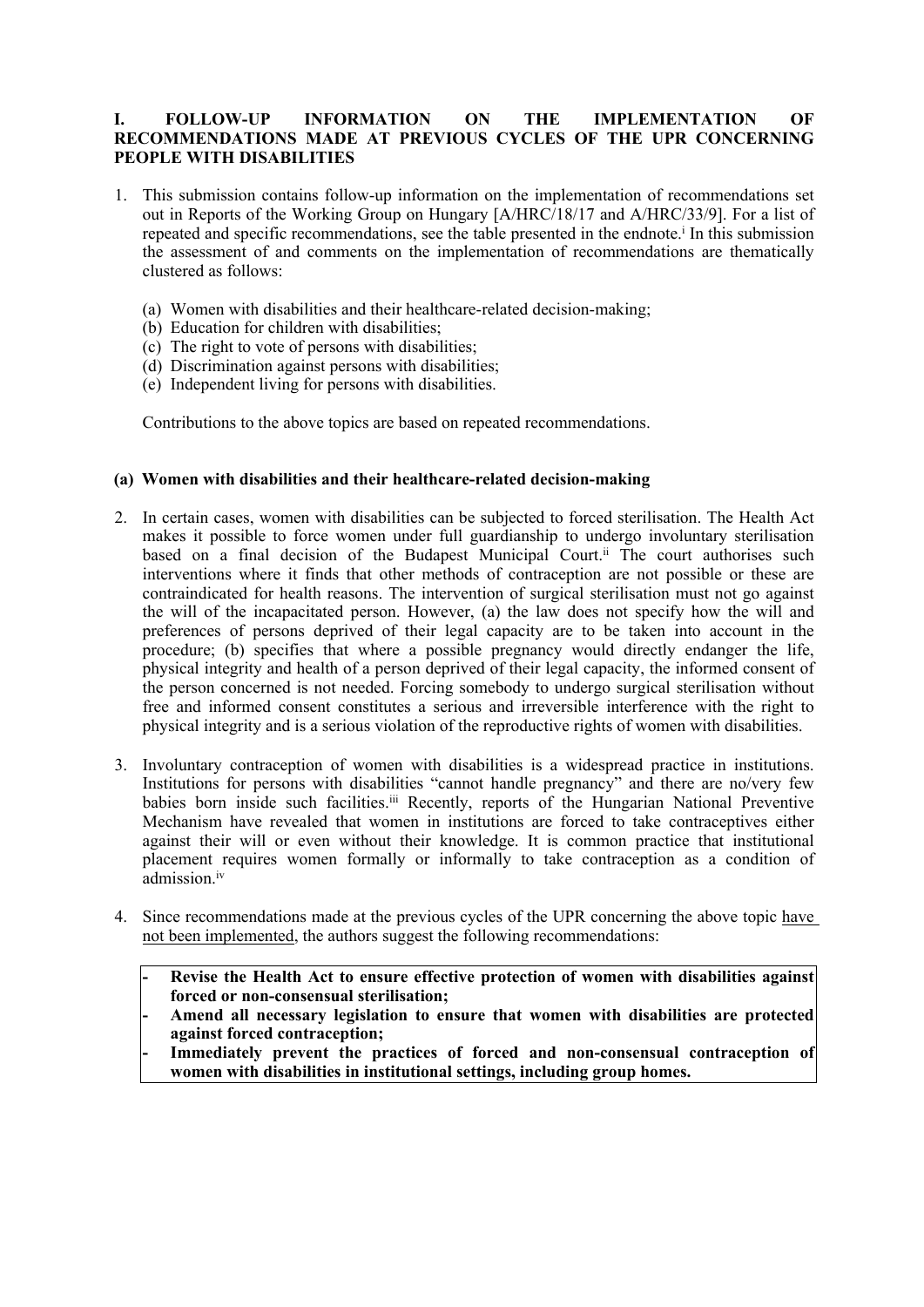## **(b) Education for children with disabilities**

- 5. The majority of children with high suppor<sup>t</sup> needs (pupils with severe and multiple disabilities) are excluded from school education. As there is <sup>a</sup> lack of suppor<sup>t</sup> for inclusion of children with disabilities in mainstream education, they are either home-schooled or provided education in institutions. Consequently, children requiring high levels of suppor<sup>t</sup> face systematic segregation and disability-based discrimination in the field of education.
- 6. Empirical evidence shows that only one third of children with high suppor<sup>t</sup> needs go to special schools, and the rest are educated outside public educational establishments.<sup>V</sup> According to the National Public Education Act, children with high suppor<sup>t</sup> needs must receive <sup>a</sup> minimum of 20 hours education per week.<sup>vi</sup> However, research shows that in reality, two thirds of children with high suppor<sup>t</sup> needs receive less than 20 hours of weekly education. Home-schooled children receive 6.6 hours per week on average, while children living in social care homes receive 7.62 hours per week.<sup>vii</sup> Notwithstanding this, there is a lack of central strategic planning on how to enhance access to inclusive education in mainstream schools for all children with high suppor<sup>t</sup> needs.<sup>viii</sup>
- 7. Another systemic problem is the lack of suppor<sup>t</sup> available throughout the school day for children with autism in mainstream schools. Children with autism who do not have intellectual disability are often excluded from mainstream schools because of the lack of inclusive support. Consequently, in practice, they are either forced to be home-schooled against their parents' will or sent to special schools.
- 8. The state interprets 'reasonable accommodation' in education in <sup>a</sup> narrow manner. Hence, legislation does not provide mainstream schools sufficient numbers of subsidised 'shadow teachers' to meet local children'<sup>s</sup> special educational needs within inclusive settings. The state only subsidises one pedagogical assistant per 250 primary school pupils.<sup>ix</sup> Furthermore, mainstream schools lack financial means to provide reasonable accommodation for children with autism throughout the school day (in class and during breaks).
- 9. Since recommendations made at previous cycles of the UPR concerning the above topic have not been implemented, the authors sugges<sup>t</sup> the following recommendations:
	- **Amend the National Public Education Act to ensure inclusive education for all children with disabilities including children requiring high levels of support;**
	- **Create inclusive capacities within the mainstream education system for all children with disabilities including children requiring high levels of support.**
	- **- Amend all relevant legislation so that mainstream schools have the financial means to provide reasonable accommodations, including through the provision of sufficient and qualified 'shadow teachers', for children with special educational needs, including children with autism.**

# **(c) The right to vote of persons with disabilities**

- 10. The Fundamental Law, the Civil Code and the Act on Electoral Procedure permit <sup>a</sup> judge to remove the right to vote from those with 'limited mental ability' allowing for the right to vote of persons with intellectual or psychosocial disabilities to be restricted if the person concerned has been deprived of their legal capacity. Challenging the Hungarian legislation, the UNCPRD Committee found in the case of *Bujdosó and others v. Hungary* that restriction of the right to vote pursuant to an individualised assessment constitutes discrimination on the basis of disability.<sup>x</sup>
- 11. However, no effective measures have been taken to harmonise the Hungarian legal order with the UNCRPD. Furthermore, the Act on Electoral Procedure does not say explicitly that persons with all forms of impairment may use the assistance in voting by a person of their own choice.<sup>xi</sup>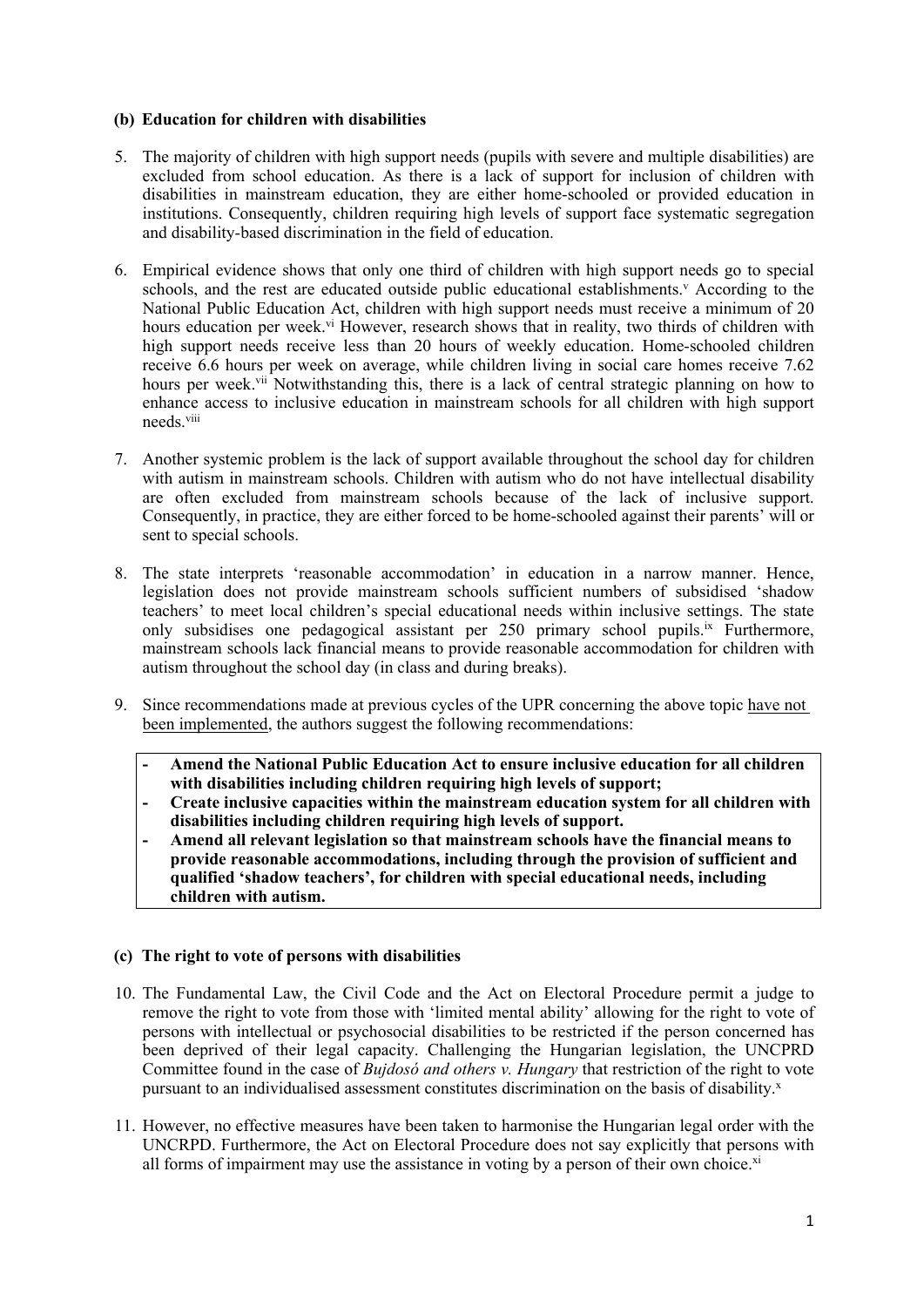- 12. Since recommendations made at the previous cycles of the UPR concerning the above topic have not been implemented, the authors sugges<sup>t</sup> the following recommendations:
	- **Amend the Fundamental Law and all related provisions to recognise the right to vote and the right to stand for election of all persons with disabilities without any individualised judicial evaluation of <sup>a</sup> person'<sup>s</sup> ability or capacity to vote, while recognising that all persons with disabilities may wish to use assistance in voting by <sup>a</sup> person of their own choice.**

### **(d) Discrimination against persons with disabilities**

- 13. The guardianship system gives rise to grave and systemic discrimination against persons with disabilities.<sup>xii</sup> In its recent inquiry report under the Optional Protocol to the UNCRPD concerning Hungary, the UNCRPD Committee stated that "[p]ersons with intellectual or psychosocial disabilities are subjected to direct discrimination by law, which allows for their placement under guardianship, on the basis of actual or perceived diminished 'mental capacity.'"xiii
- 14. The Government has not taken effective steps either to abolish substituted decision-making or to replace the guardianship system with supported decision-making that is in line with the UNCRPD and the UNCRPD Committee'<sup>s</sup> General Comment No. 1 on equal recognition before the law. Both 'guardianship fully restricting legal capacity' and 'guardianship partially restricting legal capacity' are based on substituted decision-making. The Civil Code states as <sup>a</sup> general rule that in order for the juridical acts of <sup>a</sup> person having partially restricted legal capacity to be valid in the categories of affairs specified by a court of law, the consent of their guardian shall be required.<sup>xiv</sup> Thus, the guardian has <sup>a</sup> veto right. When it comes to 'guardianship fully restricting legal capacity', juridical acts made by an adult having fully restricted legal capacity are deemed null and void and their guardian is empowered to act on their behalf. xv
- 15. The Act on Supported Decision-Making and the Civil Code make supported decision-making without restricting legal capacity available only for people who, due to <sup>a</sup> *minor* decrease in their 'mental capacity', need help in making decisions.<sup>xvi</sup> The guardianship authority is mandated to implement supported decision-making which makes it institutionally dependent on the guardianship system (eg. professional guardians can be appointed as professional supporters), which is highly problematic since supported decision-making requires an enabling attitude towards persons with disabilities, while the guardianship system is based on <sup>a</sup> paternalistic approach and on substituted decision-making. Legislation allows 'professional supporters employed in government service' to provide supported decision-making for up to 45 persons simultaneously. xvii
- 16. According to figures of the Central Statistical Office, the number of persons under 'guardianship partially restricting legal capacity' is consistently increasing and the number of persons under 'guardianship fully restricting legal capacity is fluctuating (29,082 persons with disabilities were placed under guardianship fully restricting legal capacity in 2017, see chart in endnote). xviii In contrast, only 167 persons were provided supported decision-making in 2017. Access to suppor<sup>t</sup> which protects the rights of persons with disabilities is close to being illusory.
- 17. Another issue of concern is that persons with high suppor<sup>t</sup> needs (persons with severe or multiple disabilities) often do not receive even basic medical treatment because (1) doctors and health care professionals are not able to communicate with them and thus unable to treat them properly, and/or (2) persons concerned supposed to travel hours to ge<sup>t</sup> any medical treatment. For example, only <sup>a</sup> few dentists undertake dental treatment of persons with autism in the country because persons with autism are considered to be problematic and, in many cases, dentists' opinion is that their treatment is only possible with anesthesia. These circumstances lead to disability-based discrimination and result in the violation of Article 25 (c) of the UNCRPD. Furthermore, the Commissioner for Fundamental Rights has pointed out in his repor<sup>t</sup> No. AJB 672/2011 that the fundamental rights of those persons with mental disabilities who were considered severely violent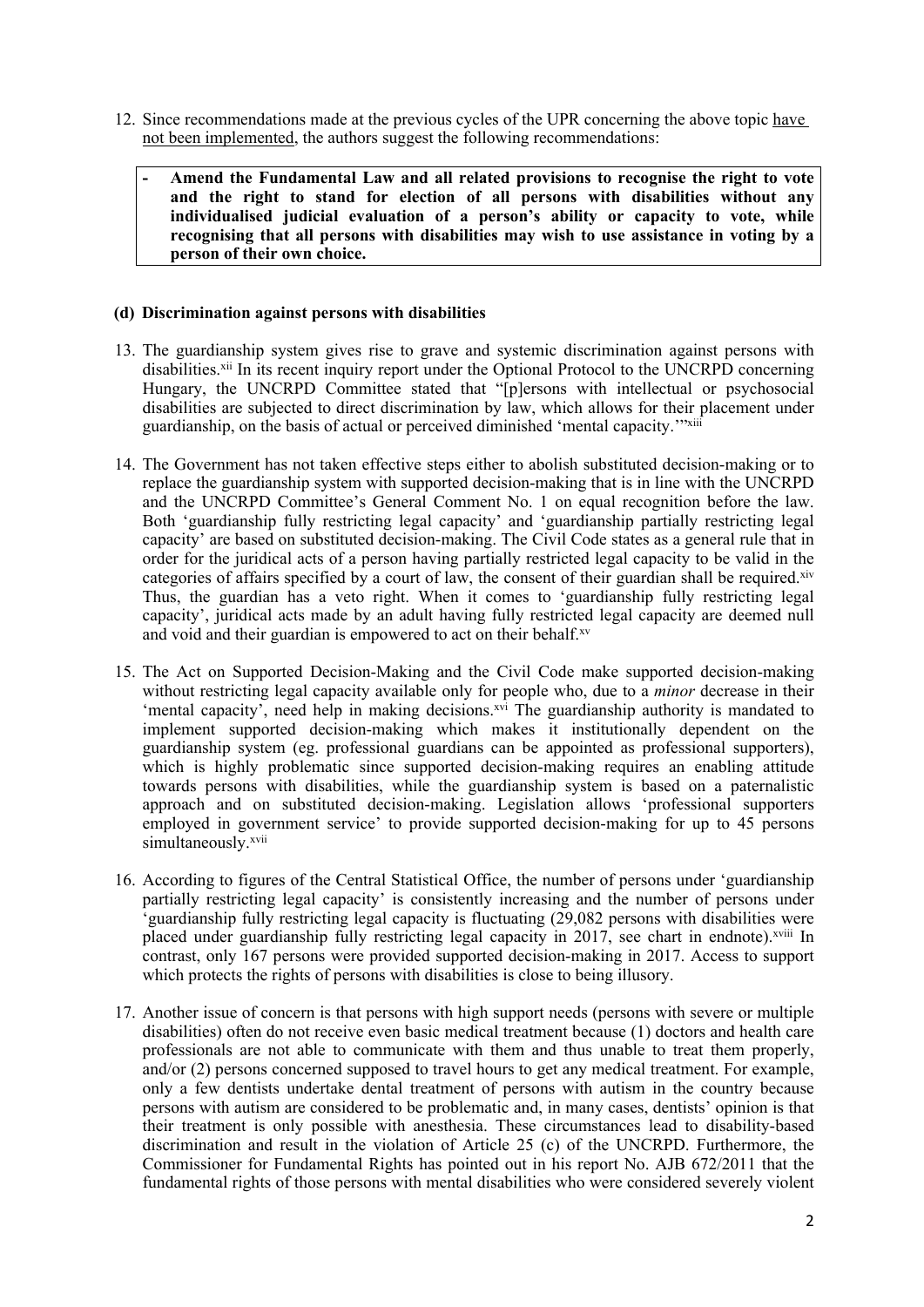showing aggressive and/or auto aggressive behaviour were violated because they did not receive appropriate medical treatment which led to disability-based discrimination.

- 18. Since recommendations made at the previous cycles of the UPR concerning the above topic have not been implemented, the authors sugges<sup>t</sup> the following recommendations:
	- **Repeal sections 2:21 (Full restriction of legal capacity) and 2:22 (Juridical acts of adults** having no legal capacity) of Act V of 2013 on the Civil Code and all related provisions of **the same Act and other legislative measures as <sup>a</sup> matter of urgency;**
	- **- Take immediate steps to replace 'guardianship partially restricting legal capacity' with supported decision-making that is in line with the UNCRPD. In particular, ensure that amendments are brought to the system of supported decision-making to ensure that support is only offered on the basis of the choice of the person concerned, and gives effect to their will and preferences while preventing abuse; and that the system of support is institutionally independent.**
	- **Take immediate actions to ensure the accessibility of appropriate health care for persons with disabilities as close as possible to their place of living, including in rural areas.**
	- **Take immediate actions to provide proper and voluntary services to those persons with mental disabilities who are considered violent with respect to their right to health and human dignity.**

### **(e) Independent living for persons with disabilities**

- 19. Under the previous review process, the Hungarian delegation claimed that "Hungary had <sup>a</sup> new principle on persons with disabilities providing protection for their independent living. The delegation recalled the amendment of the Civil Code, which reinforced the rights of persons with disabilities. The Convention on the Rights of Persons with Disabilities would be implemented with the best possible effort.<sup>"xix</sup> However, in practical terms, there have been few achievements in advancing the rights of persons with disabilities, including the right to independent living, in the country, as was found by the UNCRPD Committee upon adopting its repor<sup>t</sup> following an inquiry conducted under the Optional Protocol to the CRPD. xx
- 20. Hungarian legislation does not protect the right to independent living for persons with disabilities. On the contrary, the Social Act explicitly allows for the admission of both children and adults with disabilities into social care institutions.<sup>xxi</sup> There are several so-called care homes for persons with disabilities across Hungary that house 150-200 or even more residents. The biggest institution is <sup>a</sup> residential psychiatric care home in Szentgotthárd with <sup>a</sup> capacity for 734 persons.
- 21. The deinstitutionalisation strategy for 2019–2036 does not contain any moratorium on new admissions to social care institutions.<sup>xxii</sup> While so-called "supported housing" facilities for 12 persons are being built all across the countryside to move persons with disabilities from care homes over 50 capacities to smaller housing arrangements (trans-institutionalisation), the Government does not preven<sup>t</sup> the institutionalisation of new residents into care home settings. In parallel with trans-institutionalisation, European Union Structural Funds are being spen<sup>t</sup> on renovating large-scale rehabilitation homes and institutions for children, including children with disabilities.<sup>xxiii</sup>
- 22. According to the Child Protection Act, children have the right to grow up with <sup>a</sup> family as <sup>a</sup> general rule. But children below the age of 12 who have severe disabilities are excluded from the general rule which prioritises the placement of children requiring alternative care with foster families instead of institutions.<sup>xxiv</sup> This means that children with disabilities are disproportionately affected by institutionalisation and this results in discrimination on the basis of disability.
- 23. Persons with disabilities, either living in institutions or with their families, are prevented from being able to choose their place of residence on an equal basis with others. Community-based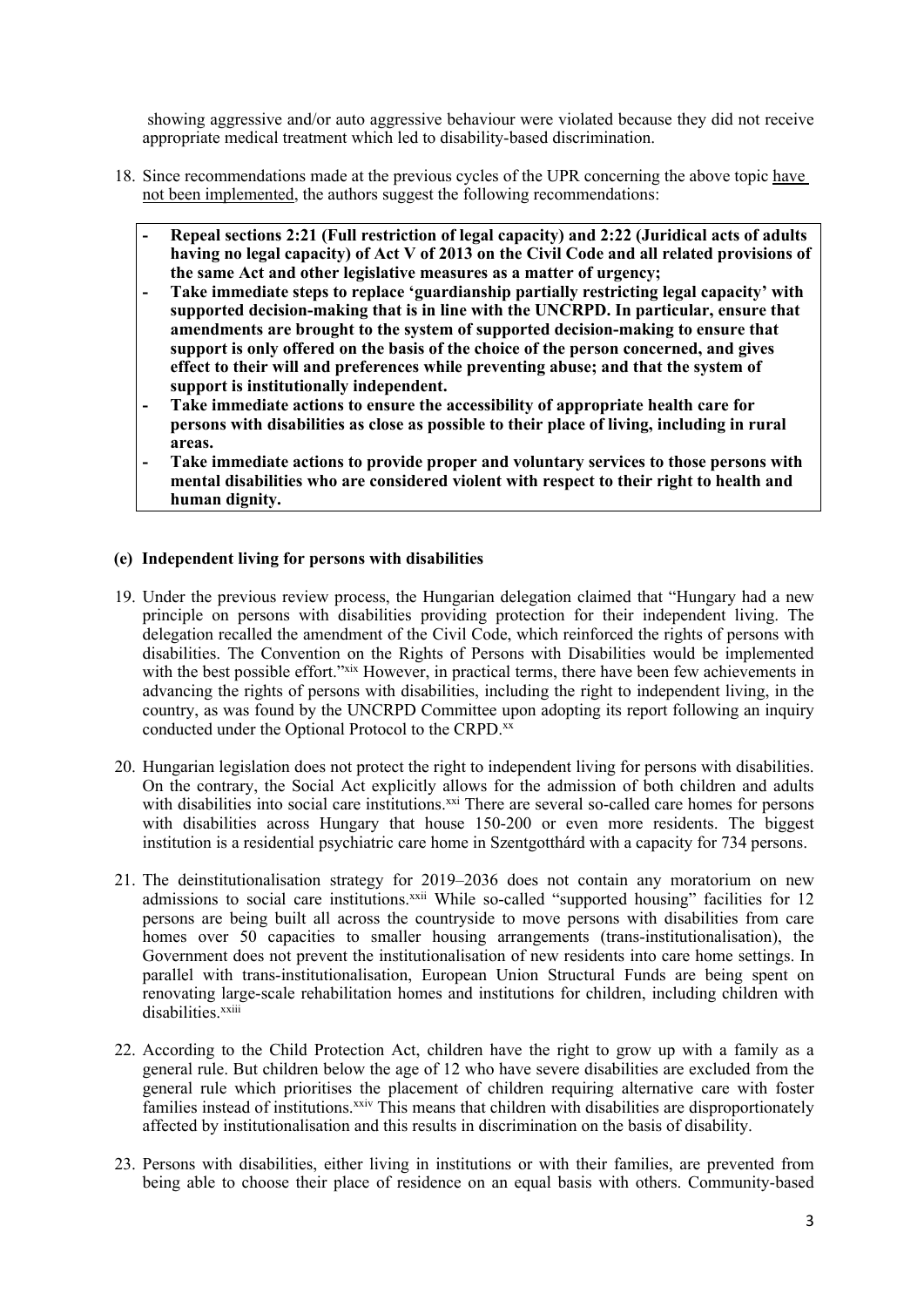services are neither available nor accessible for persons with disabilities. Reasonable accommodations do not exist at the community level to ensure inclusion; indeed, the legal concept is restricted to the field of employment alone.<sup>xxv</sup> For example, persons with physical disabilities can improve the accessibility of their own homes only with <sup>a</sup> small amount of state suppor<sup>t</sup> every ten years. However, each year less than 1% of those concerned avail themselves of the opportunity to use state support for accessibility-related alterations.<sup>xxvi</sup>

- 24. Access to housing services in the community is difficult. Local governments do not mainstream disability specific aspects into their housing policies, and they do not keep records concerning the accessibility of social housing.<sup>xxvii</sup> Lack of information on social housing is particularly concerning as people with disabilities often cannot afford buying or renting apartments as they are usually employed part-time resulting in lower incomes, often below the minimum wage. Consequently, many people with disabilities carry on living with their families because they cannot move out and start their independent life due to lack of accessible and affordable housing options.<sup>xxviii</sup> People with disabilities are invisible in local housing policies and there is no strategy to address the housing challenges of people with disabilities who live with their families.<sup>xxix</sup>
- 25. Access to basic social services which are essential to independent living is also problematic. Support services combine personal assistance and assistance in transport but only 10% of those who are entitled to support service have actually access to these services.<sup>xxx</sup> Despite the long needed reform of suppor<sup>t</sup> services there is still no plan for an accessible, available and affordable personal assistance service which is designed to be managed by persons with disabilities.
- 26. Public transportation is not always accessible and suppor<sup>t</sup> services lack capacity to provide special transport services for persons with physical disabilities. Hence, the free movement of wheelchair users is limited. It is particularly concerning that the free movement of wheelchair users in the countryside is even more limited compared to those living in larger cities due to the lack of access-free transportation services.
- 27. The Living Independently in the Community advocacy group conducted <sup>a</sup> survey in 2019 on the needs of people with physical disabilities living in non-institutional settings concerning suppor<sup>t</sup> services with <sup>a</sup> special focus on personal assistance. The results showed that suppor<sup>t</sup> services are available only for 22% of the people concerned. Consequently, the majority of people with disabilities have to rely on informal assistance by family members, friends or volunteers. The responses also indicated that the current availability of suppor<sup>t</sup> services (from 8am to 4pm on weekdays only) does not cover the needs of persons with disabilities for independent living.
- 28. According to the results, the most frequent reasons for the inaccessibly of personal assistance are the following:
	- − lack of capacity of suppor<sup>t</sup> services (9.3%);
	- − persons with disabilities cannot afford the service (22%); and
	- − lack of information (13.6%).
- 29. Since recommendations made at the previous cycles of the UPR concerning the above topic have not been implemented, the authors sugges<sup>t</sup> the following recommendations:
	- **Repeal Section 7(2) a) of Act XXXI of 1997 on the Protection of Children and the Administration of Guardianship and offer children with disabilities requiring alternative care placement with foster families**
	- **Improve the availability, accessibility, affordabilty and sufficiency of proper social care, health care, educational and other services close to families.**
	- **Immediately impose <sup>a</sup> moratorium on new admissions to and any support for institutional settings for persons with disabilities, including supported housing, and implement deinstitutionalisation strategies in line with the UNCRPD, the UNCRPD Committee'<sup>s</sup> general comment No. 5 (2017) on living independently and being included in the community by introducing, and the UNCRPD Committee'<sup>s</sup> Inquiry Report on**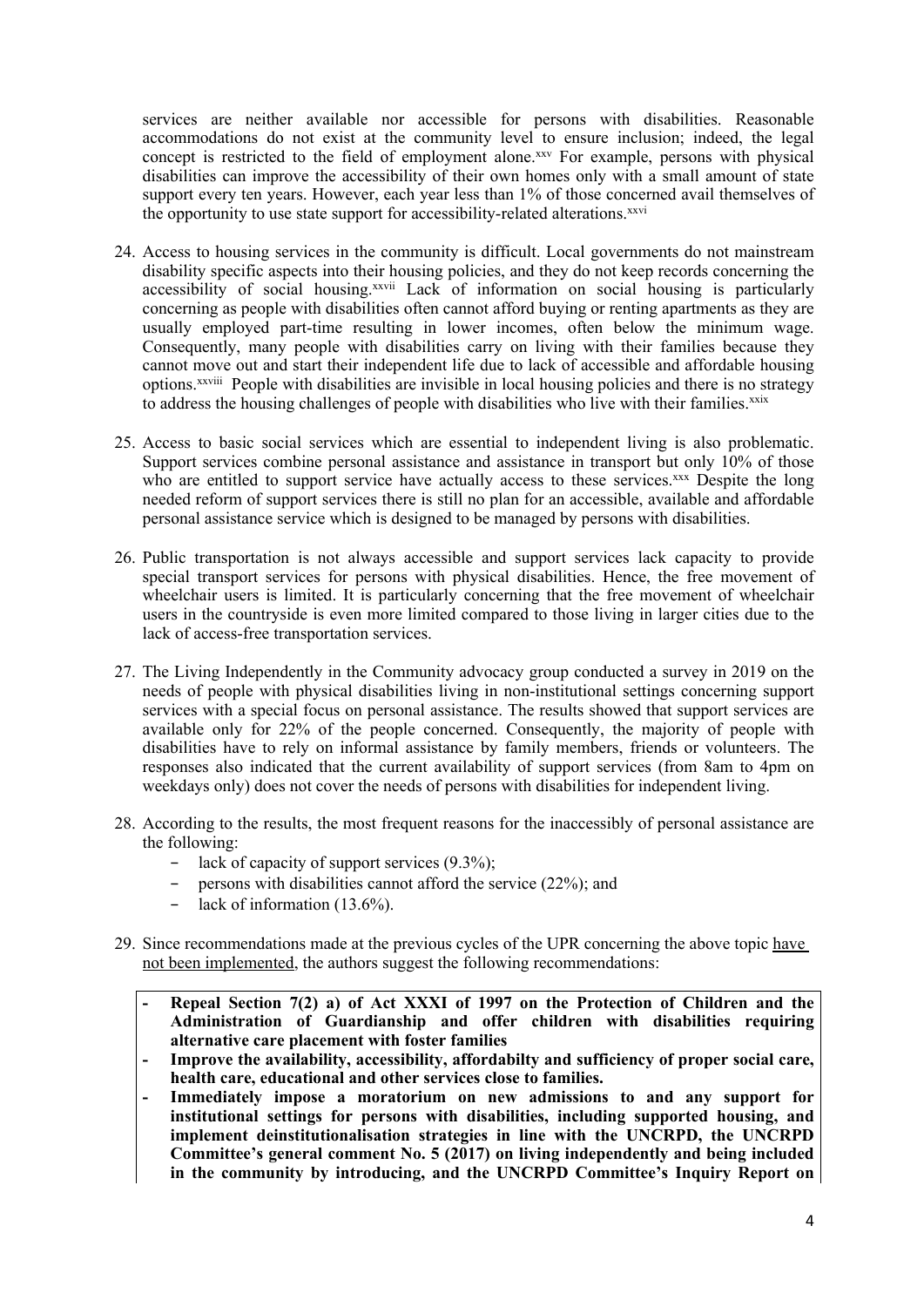**Hungary, and <sup>a</sup> personal assistance service.**

- **Keep records of accessibility-related developments in municipal rental housing stock and make them publicly available and available to persons with disabilities. Give priority to people with reduced mobility in existing rental housing tenders for accessible housing.**
- **Improve the accessibility of public transportation systems through buying wheelchairaccessible vehicles only and making stations barrier-free.**
- **- Provide incentives for local stakeholders so that <sup>a</sup> wide range of service providers (local authorities, civil society organisations) take part in expanding community-based services, including personal assistance, in order for persons with disabilities to live independently in their communities.**
- **Introduce <sup>a</sup> personal budget system based on the needs of persons with disabilities so that persons with disabilities themselves can decide what community-based services they use.**

#### **Endnotes**

vi Section 15. § (3) of Act CXC of 2011 on National Public Education.

<sup>vii</sup> See endnote v.

viii The Ministry of Human Capacities failed to respond to HCLU'<sup>s</sup> freedom of information reques<sup>t</sup> on how many new school places would be created within infrastructural development projects for the education of children with high support needs (registration number of response letter: 61390-1/2018/PERFO, 18 December 2018). ix Annex <sup>4</sup> of 326/2013. (VIII. 30.) Governmental Decree.

x The UNCPRD Committee found that "an exclusion of the right to vote on the basis of <sup>a</sup> perceived, or actual psychosocial or intellectual disability, including <sup>a</sup> restriction pursuan<sup>t</sup> to an individualized assessment, constitutes discrimination on the basis of disability, within the meaning of article 2 of the Convention." The Committee went on and concluded "that article XXIII, paragraph 6 of the Fundamental Law, which allows courts to deprive persons with intellectual disability of their right to vote and to be elected, is in breach of article 29 of the Convention." The Committee added that: "Having found the assessment of individuals' capacity to be discriminatory in nature, the Committee holds that this measure cannot be purported to be legitimate. Nor is it proportional to the objective to preserve the integrity of the State party'<sup>s</sup> political system." See: CRPD/C/10/D/4/2011.

xi According to Section 181 paragraph (1) of Act XXXVI of 2013 on Electoral Procedure, "Voters who cannot read or are prevented from voting by <sup>a</sup> physical impairment or any other cause may use the assistance of <sup>a</sup> person of their choice – or, for lack of such assistants, the joint assistance of two members of the polling station commission." See: Section 181 paragraph (1) of Act XXXVI of 2013 on Electoral Procedure. English [translation](https://www.valasztas.hu/documents/538536/548702/Act+XXXVI+of+2013+on+Electoral+Procedure.pdf/2e82a257-b592-4819-923f-eac4a18cfec6) [available](https://www.valasztas.hu/documents/538536/548702/Act+XXXVI+of+2013+on+Electoral+Procedure.pdf/2e82a257-b592-4819-923f-eac4a18cfec6).

xii The UNCRPD Committee found that the system of guardianship constitutes grave and systemic violations of the rights under the UNCPRD as it profoundly affects the lives of <sup>a</sup> substantial number of persons with disabilities and it is "widespread and habitual, resulting from deliberate patterns of structural discrimination entrenched in legislation, policies, plans and practices, including resource allocation." see: UNCRPD Committee: Inquiry concerning Hungary under article 6 of the Optional Protocol to the Convention. Report of the Committee. CRPD/C/HUN/IR/1. 17 September 2020: par. 108.

<sup>xiii</sup> Ibid par. 75.

xiv Section 2:20 (1) of Act V of 2013 on the Civil Code.

xv Section 2:22 (1) of Act V of 2013 on the Civil Code.

xvi Section 7(6) of Act CLV of 2013 on Supported decision-making and Section 1.3. and Section 2:38 (1) of Act V of 2013 on the Civil Code.

<sup>i</sup> Recommendations of the previous Reports of the Working Group on Hungary [A/HRC/18/17 and A/HRC/33/9] is attached as an Annex.

ii Section 187/B of Act CLIV of 1997 on Health.

iii National Preventive Mechanism Report No. AJB-518/2020 on the visit to the Platán Integrated Social Care Centre of Bács-Kiskun County (2020), p. 1. [English](http://www.ajbh.hu/documents/14315/3445914/518_2020_Summary+of+Case+Report_2.pdf/817c48da-c357-384a-adef-3eeed2155367) summary available.

iv National Preventive Mechanism Report No. AJB-518/2020 on the visit to the Platán Integrated Social Care Centre of Bács-Kiskun County (2020), p. 1. [English](http://www.ajbh.hu/documents/14315/3445914/518_2020_Summary+of+Case+Report_2.pdf/817c48da-c357-384a-adef-3eeed2155367) summary available.

v Eszter Márkus, PR6: Elemző tanulmány <sup>a</sup> súlyos és halmozottan sérült gyermekek, tanulók ellátása jellemzőiről és javaslatok megfogalmazása az ágazati irányítási, jogszabályi és <sup>a</sup> fejlesztési környezet számára, MENTOR Informatika Kft. és ERUDITIO Oktatási Szolgáltató Zrt, Budapest, 2015.